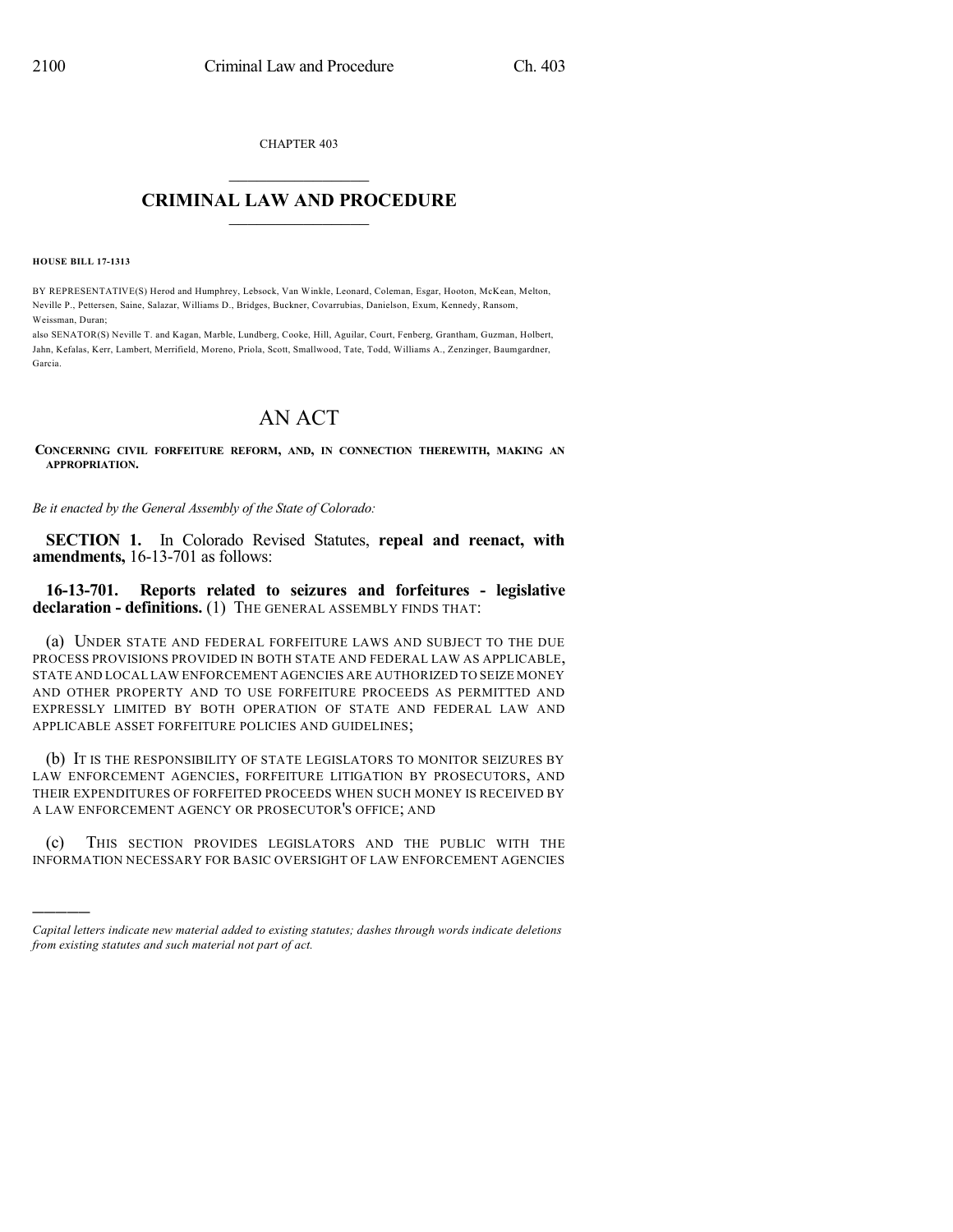AND PROSECUTORS' OFFICES THAT SEIZE PROPERTY, OBTAIN THE PROCEEDS OF SUCH SEIZURES THROUGH THE ASSET FORFEITURE PROCESS, AND EXPEND THE PROCEEDS OF SUCH FORFEITURES UNDER BOTH STATE AND FEDERAL LAWS.

(2) AS USED IN THIS SECTION, UNLESS THE CONTEXT OTHERWISE REQUIRES:

(a) "DEPARTMENT" MEANS THE DEPARTMENT OF LOCAL AFFAIRS CREATED PURSUANT TO SECTION 24-1-125.

(b) "EXECUTIVE DIRECTOR" MEANS THE EXECUTIVE DIRECTOR OF THE DEPARTMENT OF LOCAL AFFAIRS.

(c) "SEIZING AGENCY"HAS THE SAME MEANING AS DEFINED IN SECTION 16-13-301 (2.7).

(3) THIS SECTION APPLIES TO PROPERTY SEIZED UNDER THE FOLLOWING:

(a) PART 3 OF THIS ARTICLE 13, ABATEMENT OF PUBLIC NUISANCE;

(b) PART 5 OF THIS ARTICLE 13, "COLORADO CONTRABAND FORFEITURE ACT";

(c) PART 6 OF THIS ARTICLE 13, RECEIPT OF FEDERALLY FORFEITED PROPERTY; AND

(d) SECTIONS 18-17-105 AND 18-17-106 OF THE "COLORADO ORGANIZED CRIME CONTROL ACT";

(4) (a) THE EXECUTIVE DIRECTOR SHALL ESTABLISH, MAINTAIN, AND AMEND AS NECESSARY AND POST ON THE DEPARTMENT'S WEBSITE A BIANNUAL REPORTING FORM FOR USE BY SEIZING AGENCIES TO REPORT THE INFORMATION REQUIRED BY SUBSECTION (5) OF THIS SECTION. EACH SEIZING AGENCY THAT RECEIVED ANY FORFEITURE PROCEEDS THROUGH EITHER A STATE OR FEDERAL FORFEITURE PROCESS WITHIN THE REPORTING PERIOD SHALL COMPLETE A FORM ON THE DEPARTMENT'S WEBSITE FOR THAT REPORTING PERIOD. IN CREATING THE FORM, THE EXECUTIVE DIRECTOR SHALL CONSIDER THE INPUT FROM THE FOLLOWING:

(I) THE COLORADO DISTRICT ATTORNEYS' COUNCIL;

(II) A STATEWIDE ASSOCIATION OF CHIEFS OF POLICE;

(III) A STATEWIDE ASSOCIATION OF COUNTY SHERIFFS;

(IV) THE DEPARTMENT OF PUBLIC SAFETY; AND

(V) THE ATTORNEY GENERAL.

(b) IF A SEIZING AGENCY HAS NOT RECEIVED ANY FORFEITURE PROCEEDS DURING A REPORTING PERIOD, IT SHALL SUBMIT A REPORT INDICATING THAT NO FORFEITURE PROCEEDS WERE RECEIVED.

(c) ON OR BEFORE DECEMBER 31, 2017, THE EXECUTIVE DIRECTOR SHALL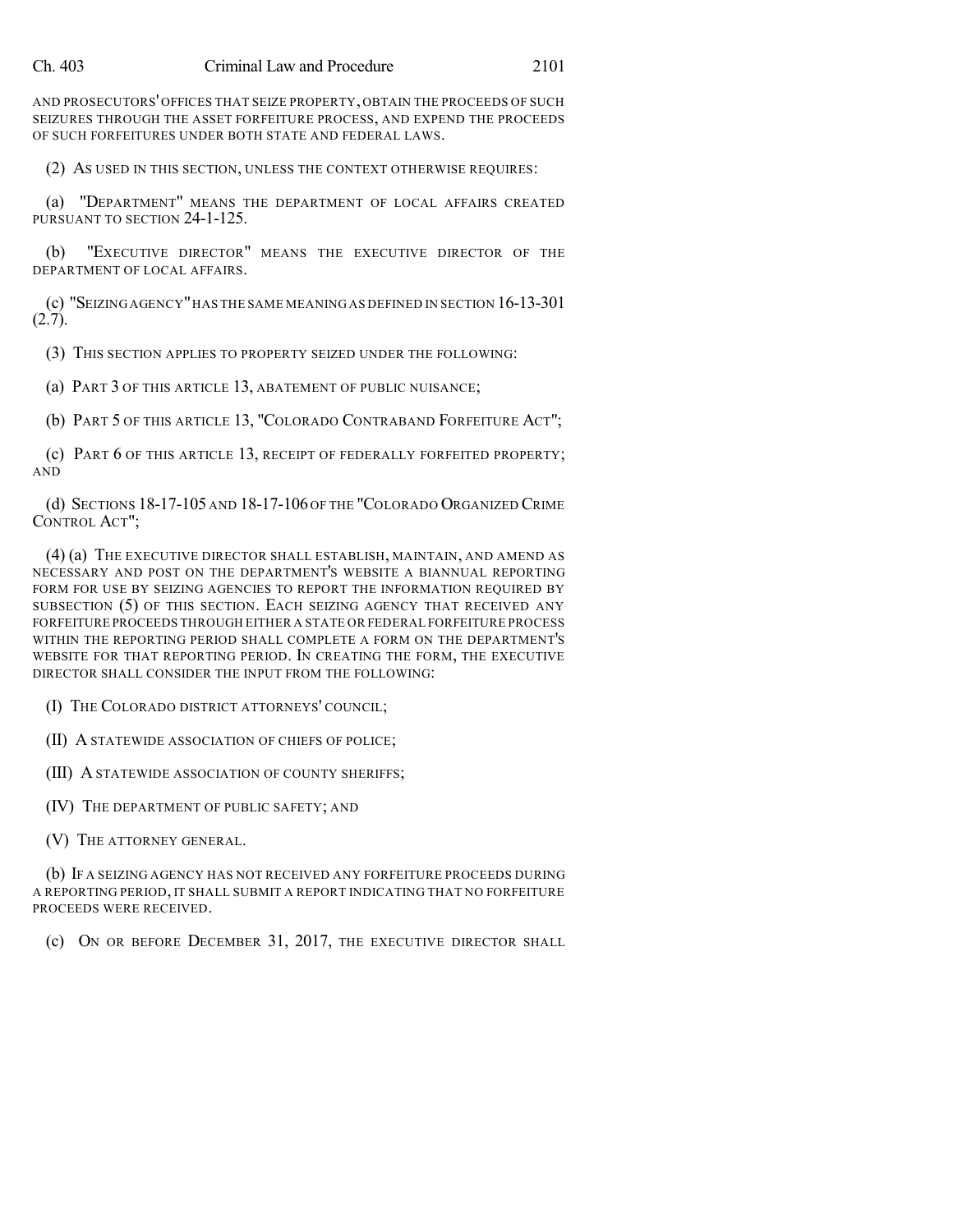PROVIDE ACCESS TO THE UNIFORM REPORT FORM DEVELOPED PURSUANT TO SUBSECTION  $(4)(a)$  of this section for seizing agencies to file or update INFORMATION AS REQUIRED BY THIS SECTION.

(5) BASED UPON THE INFORMATION RECEIVED ON THE FORMS SUBMITTED PURSUANT TO SUBSECTION (4) OFTHIS SECTION,THE DEPARTMENT SHALL ESTABLISH AND MAINTAIN A SEARCHABLE, PUBLIC ACCESS DATABASE THAT INCLUDES THE FOLLOWING, IF KNOWN AT THE TIME OF REPORTING:

(a) INFORMATION FROM EACH CASE IN WHICH AN AGENCY RECEIVED ANY FORFEITURE PROCEEDS SPECIFYING:

(I) THE NAME OF THE SEIZING AGENCY AND,IF SEIZED BY A MULTIJURISDICTIONAL TASK FORCE, THE NAME OF THE LEAD AGENCY;

(II) THE DATE OF THE SEIZURE;

(III) THE PLACE OF THE SEIZURE, WHETHER A HOME, BUSINESS, OR TRAFFIC STOP, AND, IF A TRAFFIC STOP ON AN INTERSTATE OR STATE HIGHWAY, THE DIRECTION OF THE TRAFFIC FLOW, WHETHER EASTBOUND, WESTBOUND, SOUTHBOUND, OR NORTHBOUND;

(IV) THE BASIS FOR THE LAW ENFORCEMENT CONTACT;

(V) THE TYPE OF PROPERTY SEIZED:

(A) IF CURRENCY, THE AMOUNT OF THE CURRENCY; AND

(B) IFPROPERTY OTHER THAN CURRENCY,ANY MAKE,MODEL,OR SERIAL NUMBER RELATED TO THE PROPERTY AND THE ESTIMATED NET EQUITY OF THE PROPERTY;

(VI) WHETHER A STATE OR FEDERAL CRIMINAL CASE WAS FILED IN RELATION TO THE SEIZURE AND, IF SO, THE COURT IN WHICH THE CASE WAS FILED, THE CASE NUMBER AND CHARGES FILED, AND ANY DISPOSITION OF THE CRIMINAL CASE;

(VII) IF FORFEITURE IS SOUGHT UNDER FEDERAL LAW, THE REASON FOR THE FEDERAL TRANSFER, WHETHER ADOPTION, JOINT TASK FORCE, OR OTHER; AND

(VIII) INFORMATION RELATING TO ANY FORFEITURE PROCEEDING INCLUDING:

(A) THE COURT IN WHICH THE FORFEITURE CASE WAS FILED;

(B) THE FORFEITURE CASE NUMBER;

(C) IF ANY OWNER OR INTEREST OWNER FILED A COUNTERCLAIM;

(D) IF ANY OWNER WAS DETERMINED BY THE COURT TO BE AN INNOCENT OWNER;

(E) THE DATE OF THE FORFEITURE ORDER;

(F) IF ANY ASSET WAS RETURNED IN WHOLE TO AN OWNER OR INTEREST HOLDER,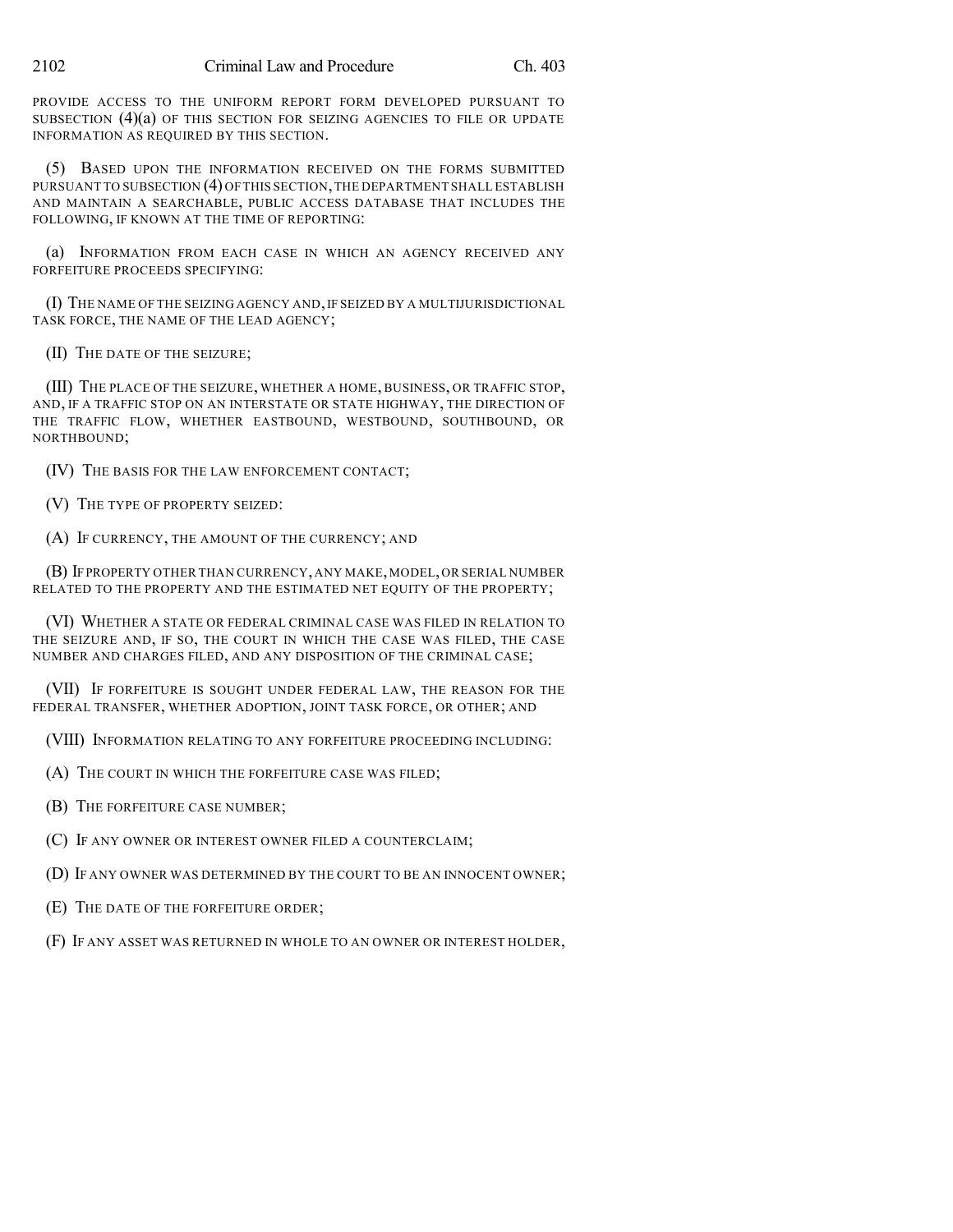A DESCRIPTION OF THE ASSET AND THE DATE OF THE RETURN;

(G) IF ANY PROPERTY WAS SOLD, THE PROCEEDS RECEIVED FROM THE SALE;

(H) IF ANY PROPERTY WAS RETAINED BY A STATE OR LOCAL AGENCY, THE PURPOSE FOR WHICH IT WAS USED;

(I) THE DATE OF ANY DISPOSITION OF THE PROPERTY;

(J) IF THE PROPERTY WAS DESTROYED BY A STATE OR LOCAL AGENCY, THE DATE OF DESTRUCTION;

(K) IF AN ORDER FOR DESTRUCTION WAS ISSUED BY THE FEDERAL GOVERNMENT; AND

(L) THE AMOUNT OF ANY PROCEEDS RECEIVED BY THE REPORTING AGENCY; AND

(b) INFORMATION FROM EACH SEIZING AGENCY ON THE USE OF FORFEITURE PROCEEDS REPORTED PURSUANT TO THIS SECTION INCLUDING:

(I) THE TOTAL AMOUNT OF MONEY EXPENDED IN EACH OF THE FOLLOWING CATEGORIES DURING THE REPORTING PERIOD:

(A) DRUG ABUSE, CRIME, AND GANG PREVENTION PROGRAMS;

(B) VICTIM SERVICES PROGRAMS;

(C) INFORMANT FEES AND CONTROLLED BUYS ON CLOSED CASES;

(D) SALARIES, OVERTIME, AND EMPLOYMENT BENEFITS, AS PERMITTED BY LAW;

(E) PROFESSIONAL OUTSIDE SERVICES, INCLUDING AUDITING, COURT REPORTING, EXPERT WITNESS AND OUTSIDE COUNSEL FEES, AND MEMBERSHIP FEES PAID TO TRADE ASSOCIATIONS;

(F) TRAVEL,MEALS,ENTERTAINMENT,TRAINING CONFERENCES,AND CONTINUING EDUCATION SEMINARS;

(G) OPERATING EXPENSES, INCLUDING OFFICE SUPPLIES, POSTAGE, AND ADVERTISING;

(H) CAPITAL EXPENDITURES, INCLUDING VEHICLES, FIREARMS, EQUIPMENT, COMPUTERS, AND FURNITURE; AND

(I) OTHER EXPENDITURES OF FORFEITURE PROCEEDS; AND

(II) THE TOTAL VALUE OF SEIZED AND FORFEITED PROPERTY HELD BY THE SEIZING AGENCY AT THE END OF THE REPORTING PERIOD.

(6) THE DEPARTMENT SHALL ALSO POST ON THE WEBSITE A SUMMARY OF INFORMATION RECEIVED PURSUANT TO SUBSECTION (4) OF THIS SECTION THAT, TO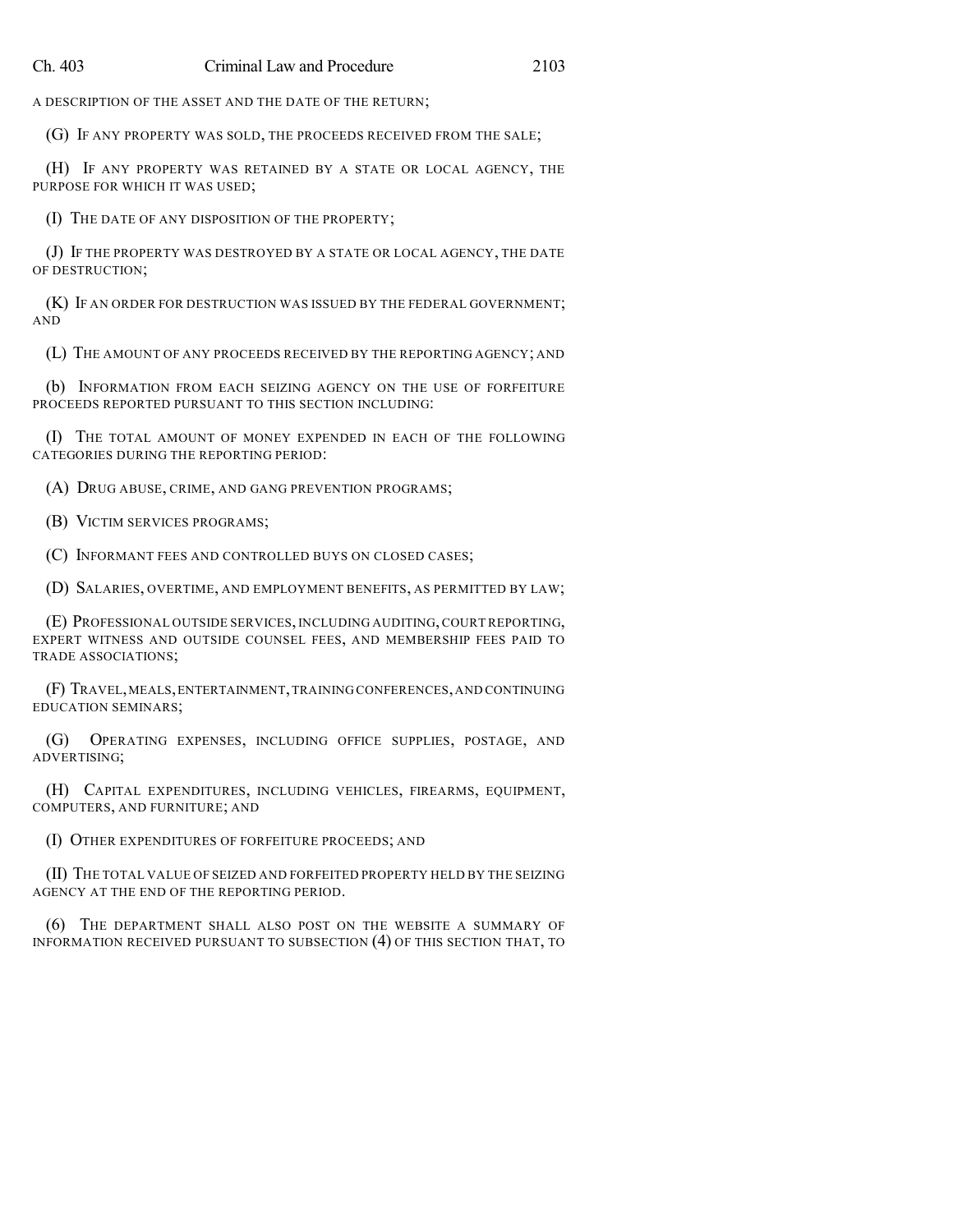THE EXTENT AVAILABLE FOR THE REPORTING PERIOD, DESCRIBES:

(a) THE TOTAL NUMBER OF FORFEITURE ACTIONS INITIATED OR ADMINISTERED BY EACH SEIZING AGENCY;

(b) THE TOTAL NUMBER OF FEDERAL JUDICIAL OR ADMINISTRATIVE FORFEITURE ACTIONS INITIATED BY A MULTIJURISDICTIONAL TASK FORCE INCLUDING A FEDERAL AGENCY OR REFERRED BY A SEIZING AGENCY AND ACCEPTED BY THE FEDERAL GOVERNMENT FOR FORFEITURE UNDER FEDERAL LAW;

(c) THE TYPE OF ASSETS SEIZED AND THE TOTAL VALUE OF THE NET PROCEEDS RECEIVED IN ALL REPORTED FORFEITURES; AND

(d) THE RECIPIENTS OF ANY FORFEITURE PROCEEDS INCLUDING THE AMOUNT RECEIVED BY EACH AND THE DATE OF RECEIPT.

(7) (a) EACH SEIZING AGENCY, INCLUDING ANY DISTRICT ATTORNEY OR OTHER PROSECUTOR, THAT RECEIVES OR EXPENDS FORFEITURE-RELATED MONEY OR PROPERTY SHALL SUBMIT A REPORT WITH ALL THE INFORMATION REQUIRED PURSUANT TO SUBSECTION (5) OF THIS SECTION THAT IS KNOWN TO THE AGENCY AT THE TIME OF THE REPORT ON THE FORM DEVELOPED PURSUANT TO SUBSECTION (4)(a) OF THIS SECTION.COMMENCING JULY 1,2017,FOR THE REPORTING PERIOD BETWEEN JULY 1 AND DECEMBER 31 OF EACH YEAR, THE SEIZING AGENCY SHALL FILE THE REPORT BY JUNE 1OF THE FOLLOWINGCALENDAR YEAR.FOR THE REPORTING PERIOD BETWEEN JANUARY 1 AND JUNE 30, THE SEIZING AGENCY SHALL FILE THE REPORT BY DECEMBER 1 OF THAT CALENDAR YEAR. IF A SEIZING AGENCY HAS PREVIOUSLY FILED A REPORT, BUT FOR THE REPORTING PERIOD IT HAS NOT RECEIVED OR EXPENDED ANY FORFEITURE PROCEEDS, IT SHALL SUBMIT A REPORT INDICATING THAT FACT.

(b) NOTWITHSTANDING THE PROVISIONS OF THIS SECTION, IF THE REPORTING OF ANY INFORMATION REQUIRED BY SUBSECTION (5) OF THIS SECTION IS LIKELY TO DISCLOSE THE IDENTITY OF A CONFIDENTIAL SOURCE; DISCLOSE CONFIDENTIAL INVESTIGATIVE OR PROSECUTION MATERIAL THAT COULD ENDANGER THE LIFE OR PHYSICAL SAFETY OF ANY PERSON; DISCLOSE THE EXISTENCE OF A CONFIDENTIAL SURVEILLANCE OR INVESTIGATION; OR DISCLOSE TECHNIQUES OR PROCEDURES FOR LAW ENFORCEMENT PROCEDURES, INVESTIGATION, OR PROSECUTIONS, THE SEIZING AGENCY IS NOT REQUIRED TO INCLUDE SUCH INFORMATION IN THE REPORT DEVELOPED PURSUANT TO SUBSECTION  $(4)(a)$  OF THIS SECTION. THE EXECUTIVE DIRECTOR SHALL INCLUDE IN THE FORM DEVELOPED PURSUANT TO SUBSECTION (4)(a) OF THIS SECTION, A BOX FOR A SEIZING AGENCY TO CHECK IF IT IS NOT DISCLOSING INFORMATION PURSUANT TO THIS SUBSECTION (7)(b).

(c) IF A SEIZING AGENCY FAILS TO FILE A REPORT REQUIRED BY SUBSECTION (7)(a) OF THIS SECTION WITHIN THIRTY DAYS AFTER THE DATE THE REPORT IS DUE, THE EXECUTIVE DIRECTOR SHALL SEND NOTICE OF THE FAILURE TO THE SEIZING AGENCY. IF THE REPORT:

(I) IS FILED WITHIN FORTY-FIVE DAYS AFTER THE NOTICE OF FAILURE IS SENT, THE SEIZING AGENCY SHALL PAY A CIVIL FINE OF FIVE HUNDRED DOLLARS; OR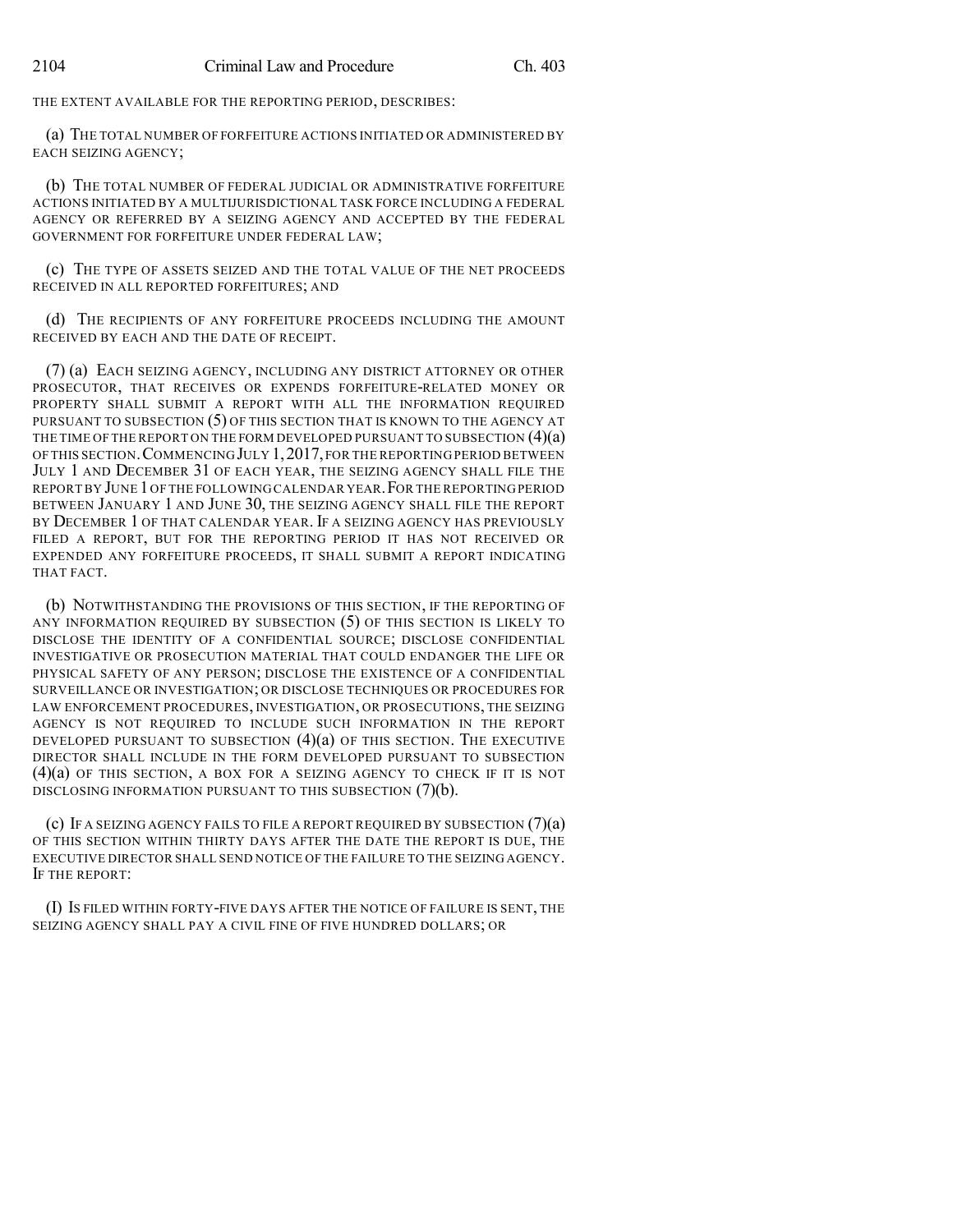(II) IS NOT FILED WITHIN FORTY-FIVE DAYS AFTER THE NOTICE OF FAILURE IS SENT, THE SEIZING AGENCY SHALL PAY A CIVIL FINE OF THE GREATER OF FIVE HUNDRED DOLLARS OR AN AMOUNT EQUAL TO FIFTY PERCENT OF THE FORFEITURE PROCEEDS RECEIVED BY THE SEIZING AGENCY DURING THE REPORTING PERIOD.

(d) IF THE DEPARTMENT PURSUES LEGAL ACTION TO ENFORCE THE CIVIL FINES ESTABLISHED PURSUANT TO SUBSECTION  $(7)(c)$  of this section and the DEPARTMENT PREVAILS IN THE ACTION, THE DEPARTMENT IS ENTITLED TO ITS REASONABLE ATTORNEY FEES AND COSTS RELATED TO THE ACTION.

(8) (a) NOT LATER THAN DECEMBER 31, 2019, AND EACH DECEMBER 31 THEREAFTER, THE EXECUTIVE DIRECTOR SHALL SUBMIT A REPORT SUMMARIZING SEIZURE AND FORFEITURE ACTIVITY IN THE STATE FOR THE PRIOR FISCAL YEAR TO THE GOVERNOR;THE ATTORNEY GENERAL;AND THE JUDICIARY COMMITTEES OF THE SENATE AND THE HOUSE OF REPRESENTATIVES, OR ANY SUCCESSOR COMMITTEES. THE REPORT MUST ALSO BE POSTED ON THE DIVISION'S WEBSITE. THE REPORT MUST INCLUDE:

(I) THE TYPE, APPROXIMATE VALUE, AND DISPOSITION OF ALL PROPERTY SEIZED;

(II) THE AMOUNT OF ANY FORFEITURE PROCEEDS RECEIVED BY THE STATE AND ANY SUBDIVISION OF THE STATE; AND

(III) ACATEGORIZED ACCOUNTING OF ALL FORFEITURE PROCEEDS EXPENDED BY THE STATE AND ANY SUBDIVISION OF THE STATE.

(b) THE EXECUTIVE DIRECTOR MAY INCLUDE IN THE REPORT PREPARED PURSUANT TO SUBSECTION (8)(a) OF THIS SECTION RECOMMENDATIONS TO IMPROVE STATUTES, RULES, OR POLICIES TO BETTER ENSURE THAT SEIZURES, FORFEITURES, AND EXPENDITURES ARE DONE AND REPORTED IN A MANNER THAT IS FAIR TO CRIME VICTIMS, INNOCENT PROPERTY OWNERS, SECURED INTEREST HOLDERS, CITIZENS, LAW ENFORCEMENT PERSONNEL, AND TAXPAYERS.

(c) NOTWITHSTANDING SECTION  $24$ -1-136 (11)(a)(I), the report required in THIS SUBSECTION (8) CONTINUES INDEFINITELY.

(9) (a) THE OFFICE OF BEHAVIORAL HEALTH SHALL PREPARE AN ANNUAL ACCOUNTING REPORT OF MONEY RECEIVED BY THE MANAGED SERVICE ORGANIZATION PURSUANT TO SECTION 16-13-311 (3)(a)(VII)(B), INCLUDING REVENUES, EXPENDITURES, BEGINNING AND ENDING BALANCES, AND SERVICES PROVIDED. THE OFFICE OF BEHAVIORAL HEALTH SHALL PROVIDE THIS REPORT TO THE HEALTH AND HUMAN SERVICES COMMITTEE OFTHE SENATE AND THE PUBLIC HEALTH CARE AND HUMAN SERVICES COMMITTEE OF THE HOUSE OF REPRESENTATIVES, OR ANY SUCCESSOR COMMITTEES.

(b) PURSUANT TO SECTION 24-1-136  $(11)(a)(I)$ , the report required in this SUBSECTION (9) EXPIRES ON FEBRUARY 1, 2021.

(10) THE EXECUTIVE DIRECTOR MAY ADOPT POLICIES AND PROCEDURES TO IMPLEMENT THE PROVISIONS OF THIS SECTION.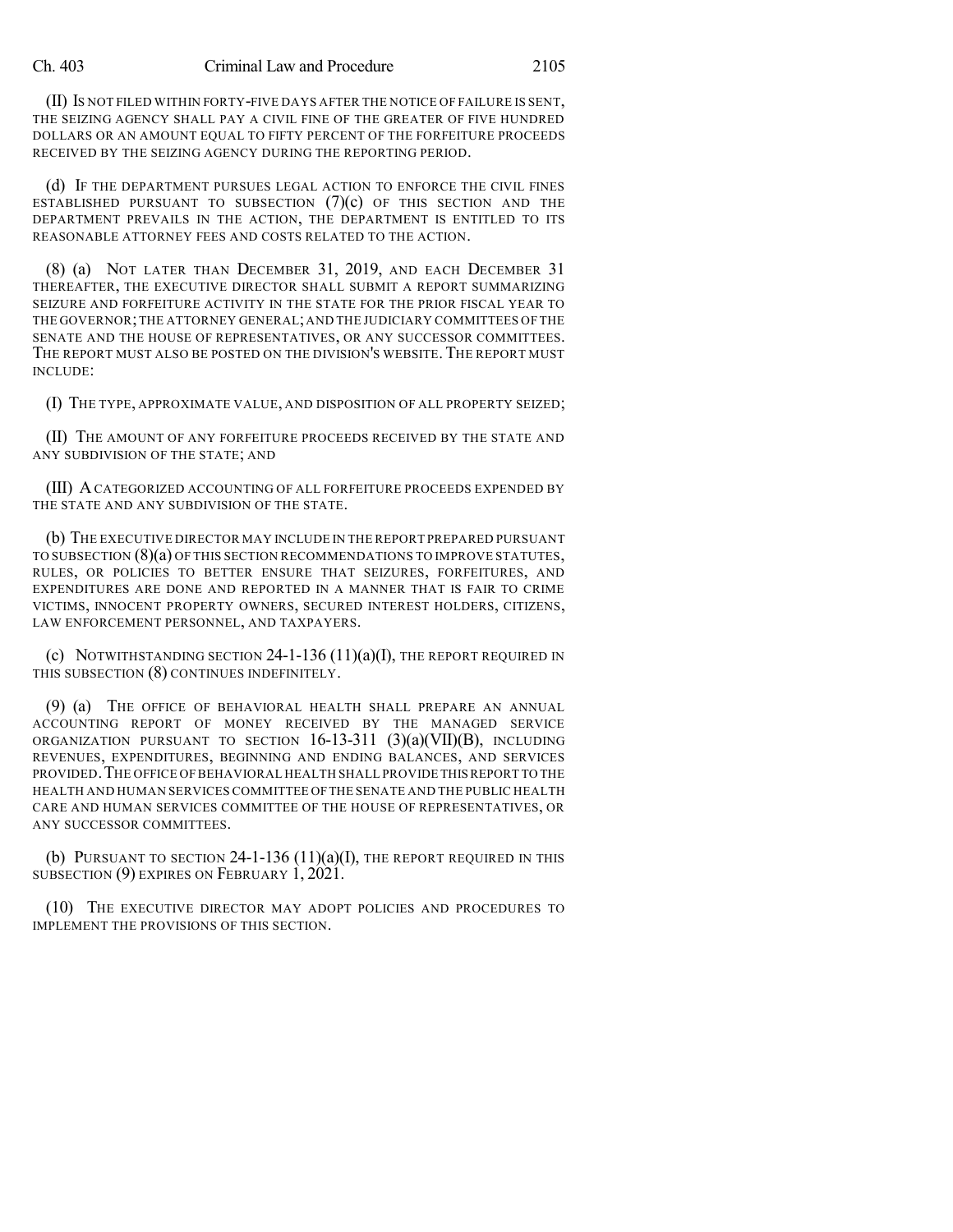(11) NOTWITHSTANDING ANY PROVISION IN ARTICLE 72 OF TITLE 24, INFORMATION, EXCEPT FOR INFORMATION DESCRIBED IN SUBSECTION (7)(b) OF THIS SECTION,AND REPORTS PREPARED PURSUANT TO THIS SECTION ARE PUBLIC RECORDS AND SUBJECT TO INSPECTION PURSUANT TO PART 2 OR 3 OF ARTICLE 72 OF TITLE 24.

**SECTION 2.** In Colorado Revised Statutes, **add** 16-13-306.5 as follows:

**16-13-306.5. Limitations on receipt of forfeiture payments from federal agencies.** (1) A SEIZING AGENCY OR PARTICIPANT IN ANY JOINT TASK FORCE OR OTHER MULTIJURISDICTIONAL COLLABORATION SHALL ACCEPT PAYMENT OR DISTRIBUTION FROM A FEDERAL AGENCY OF ALL OR A PORTION OF ANY FORFEITURE PROCEEDS RESULTING FROM ADOPTION OR A JOINT TASK FORCE OR OTHER MULTIJURISDICTIONAL COLLABORATION ONLY IF THE AGGREGATE NET EQUITY VALUE OF THE PROPERTY AND CURRENCY SEIZED IN A CASE IS IN EXCESS OF FIFTY THOUSAND DOLLARS AND A FORFEITURE PROCEEDING IS COMMENCED BY THE FEDERAL GOVERNMENT AND RELATES TO A FILED CRIMINAL CASE.

(2) SUBSECTION (1) OF THIS SECTION SHALL NOT BE CONSTRUED TO RESTRICT SEIZING AGENCIES FROM COLLABORATING WITH A FEDERAL AGENCY TO SEIZE PROPERTY THAT THE SEIZING AGENCY HAS PROBABLE CAUSE TO BELIEVE IS THE PROCEEDS OR INSTRUMENTS OF A CRIME THROUGH AN INTERGOVERNMENTAL JOINT TASK FORCE.

**SECTION 3.** In Colorado Revised Statutes, **add** 16-13-504.5 as follows:

**16-13-504.5. Limitations on receipt of forfeiture payments from federal agencies.** (1) A SEIZING AGENCY OR PARTICIPANT IN ANY JOINT TASK FORCE OR OTHER MULTIJURISDICTIONAL COLLABORATION SHALL ACCEPT PAYMENT OR DISTRIBUTION FROM A FEDERAL AGENCY OF ALL OR A PORTION OF ANY FORFEITURE PROCEEDS RESULTING FROM ADOPTION OR A JOINT TASK FORCE OR OTHER MULTIJURISDICTIONAL COLLABORATION ONLY IF THE AGGREGATE NET EQUITY VALUE OF THE PROPERTY AND CURRENCY SEIZED IN A CASE IS IN EXCESS OF FIFTY THOUSAND DOLLARS AND A FORFEITURE PROCEEDING IS COMMENCED BY THE FEDERAL GOVERNMENT AND RELATES TO A FILED CRIMINAL CASE.

(2) SUBSECTION (1) OF THIS SECTION SHALL NOT BE CONSTRUED TO RESTRICT SEIZING AGENCIES FROM COLLABORATING WITH A FEDERAL AGENCY TO SEIZE PROPERTY THAT THE SEIZING AGENCY HAS PROBABLE CAUSE TO BELIEVE IS THE PROCEEDS OR INSTRUMENTS OF A CRIME THROUGH AN INTERGOVERNMENTAL JOINT TASK FORCE.

**SECTION 4.** In Colorado Revised Statutes, 16-13-702, **amend** (1) as follows:

**16-13-702. Disposition of forfeited property.** (1) No forfeited property shall be used nor shall any forfeited proceeds be expended by any seizing agency to whom section 16-13-701  $(+)$  applies unless such use or expenditure has been approved by a committee on disposition of forfeited property which is created in subsection (2) of this section.

**SECTION 5. Appropriation.** (1) For the 2017-18 state fiscal year, \$84,451 is appropriated to the department of local affairs. This appropriation is from the